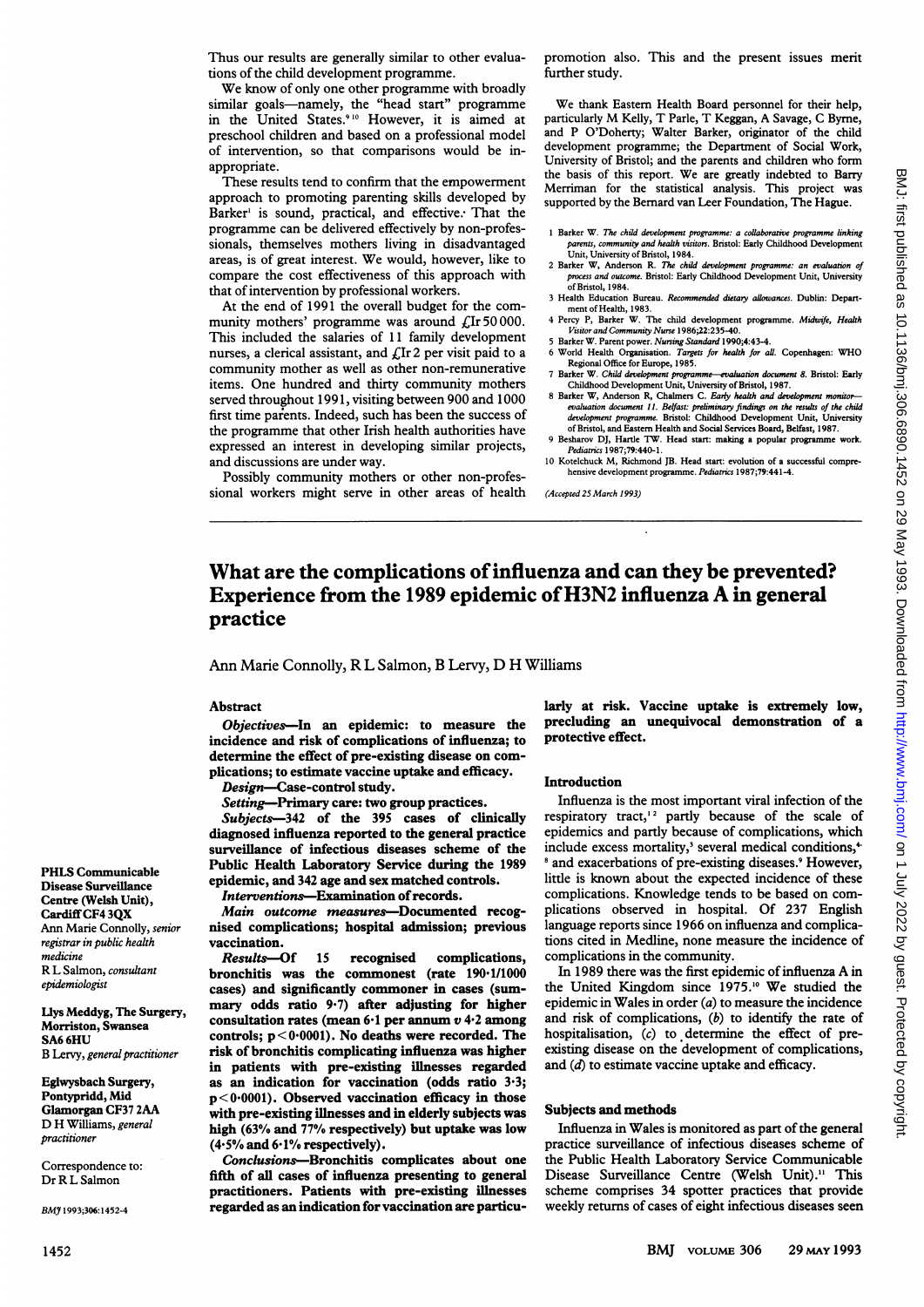by them. Influenza is defined clinically as upper respiratory tract symptoms, fever, chills, myalgia, and cough. Two practices with <sup>a</sup> list size of 22 076 patients which had kept complete registers identifying the cases of influenza reported to the scheme during the eight weeks of the epidemic took part.

Cases were patients reported as having influenza between weeks 45 and 52 of 1989. Controls, one per case, matched for sex and age (within one year for ages 0-4, 2 years for ages 5-14, and five years for ages 15 plus) were chosen as the next patient, at least three places from the case, on the practice age-sex register fulfilling the matching criteria. Those who had influenza within three months before or after the date of onset in the case or who had registered with the practice after the epidemic were excluded. An altemative control 10 places or more away from the case was chosen. Patients' notes were examined for details of illness, influenza vaccination, admissions to hospital,  $\begin{array}{c} \begin{array}{c} \text{700} \\ \text{700} \\ \text{700} \end{array} \\ \begin{array}{c} \text{701} \\ \text{702} \\ \text{703} \end{array} \\ \begin{array}{c} \text{701} \\ \text{702} \\ \text{703} \end{array} \\ \begin{array}{c} \text{701} \\ \text{704} \\ \text{705} \end{array} \\ \begin{array}{c} \text{706} \\ \text{706} \\ \text{708} \end{array} \\ \begin{array}{c} \text{708} \\ \text{708} \end{array} \\ \begin{array}{$ 600  $\left| \begin{array}{c} i \\ j \end{array} \right|$  --Practices  $\left| \begin{array}{c} \text{could be identified in practice records (table I). Details} \end{array} \right|$ of previous chronic illnesses and of numbers of 500  $\frac{1}{1}$   $\frac{1}{1}$  consultations in the previous year were documented.

 $\begin{array}{c|c|c|c|c|c} \hline \end{array}$  Statistics-Complication rates were calculated with 95% confidence intervals by using standard error of  $\frac{1}{300}$   $\frac{1}{1}$   $\frac{1}{200}$   $\frac{1}{200}$  proportion or, where observed proportions were less than  $0.1$ , the Poisson distribution.<sup>12</sup> The rates in cases  $200 \frac{1}{1}$   $\sqrt{2}$ and multivariate analysis performed in Epi Info  $100 \frac{1}{2}$  version 5<sup>13</sup> by using the Mantel-Haenszel version of the  $\chi^2$  test. Vaccine efficacy was determined overall and for<br>45 46 47 48 49 50 51 52<br>the subgroups of cases and controls with conditions for the subgroups of cases and controls with conditions for which vaccination was indicated in the chief medical Week No officer's annual guidelines<sup>14</sup> by using the Mantel-<br>Rates of influenza recorded in the Haenszel test (unmatched). Complication rates in cases with and without conditions for which vaccination was indicated were compared by using the Mantel-

two general practices during<br>1989

Rate / 100 000

TABLE I-Definitions of complications of influenza

| Disease                                 | Definition                                                                                                                                                                                                               | Time of onset<br>(period within which<br>onset of complications<br>must have occurred)<br>Within two weeks |  |
|-----------------------------------------|--------------------------------------------------------------------------------------------------------------------------------------------------------------------------------------------------------------------------|------------------------------------------------------------------------------------------------------------|--|
| <b>Bronchiolitis</b>                    | General practioner or hospital recorded diagnosis or<br>infant under 24 months of age and any two of:<br>tachypnoea, wheezing, chest signs*                                                                              |                                                                                                            |  |
| <b>Bronchitis</b>                       | General practitioner or hospital recorded diagnosis or<br>productive cough, no persistent chest signs*                                                                                                                   | Within four weeks                                                                                          |  |
| Pneumonia                               | General practitioner or hospital recorded diagnosis or<br>fever or cough and any one of following symptoms<br>or signs: chest signs <sup>*</sup> , cyanosis or dyspnoea,<br>sputum report, serology, chest x ray picture | Within two weeks                                                                                           |  |
| Otitis media                            | General practitioner or hospital recorded diagnosis or<br>otalgia, inflamed tympanic membrane                                                                                                                            | Within two weeks                                                                                           |  |
| Myocarditis                             | Hospital recorded diagnosis                                                                                                                                                                                              | Within four weeks                                                                                          |  |
| Pericarditis                            | General practitioner or hospital recorded diagnosis or<br>continuous retrosternal pain, pericardial rub,<br>electrocardiographic changes                                                                                 | Within four weeks                                                                                          |  |
| Hyperpyrexia                            | Temperature >42°C                                                                                                                                                                                                        | Within one week                                                                                            |  |
| Febrile convulsion                      | Child aged 6 months to 5 years, fever, convulsion                                                                                                                                                                        | Within three days                                                                                          |  |
| Encephalitis                            | General practitioner or hospital recorded diagnosis or<br>drowsieness/stupor/coma, convulsion with no<br>previous history of convulsion, signs of meningeal<br>irritation                                                | Within two weeks                                                                                           |  |
| Ataxia                                  | Ataxia, no other diagnosed cause of ataxia                                                                                                                                                                               | Within four weeks                                                                                          |  |
| Myositis                                | General practitioner or hospital recorded diagnosis or<br>child, muscle pain and wasting, raised creatine<br>kinase activity, presence or absence of paralysis                                                           | Within four weeks                                                                                          |  |
| Depression                              | Prescription of antidepressants                                                                                                                                                                                          | Within six months                                                                                          |  |
| Toxic shock syndrome                    | Hospital recorded diagnosis                                                                                                                                                                                              | Within four weeks                                                                                          |  |
| Reye's syndrome                         | Hospital recorded diagnosis                                                                                                                                                                                              | Within four weeks                                                                                          |  |
| Exacerbation of pre-existing<br>disease | Recorded consultation for new problem with<br>pre-existing disease                                                                                                                                                       | Within four weeks                                                                                          |  |

\*Chest signs-any offollowing recorded: crepitation, rales, rhonchi, wheezing, consolidation, effusion.

TABLE II—Incidences of complications of influenza. (Figures in parentheses are 95% confidence intervals)

|                      | Cases<br>$(n=342)$ | Rate/1000 cases                                | Controls<br>$(n=342)$ | Odds ratio                    | p Value   |
|----------------------|--------------------|------------------------------------------------|-----------------------|-------------------------------|-----------|
| <b>Bronchiolitis</b> |                    | $2.9(0.1 \text{ to } 16.3)$                    |                       | $0.99(0.03 \text{ to } 37.0)$ | NS        |
| <b>Bronchitis</b>    | 65                 | 190 $\cdot$ 1 (148 $\cdot$ 5 to 231 $\cdot$ 7) |                       | $12.8(5.2 \text{ to } 31.8)$  | 0.0001    |
| Pneumonia            | 10                 | $29.2(14.0 \text{ to } 53.8)$                  |                       | $9.0(1.1 \text{ to } 71.0)$   | < 0.05    |
| Otitis media         | 8                  | $23.4(10.1 \text{ to } 46.1)$                  |                       | $1.6(0.5 \text{ to } 4.9)$    | NS        |
| Depression           | 2                  | $5.8(0.7 \text{ to } 21.1)$                    |                       | $2.0(0.2 \text{ to } 22.0)$   | <b>NS</b> |

Haenszel test and by logistic regression, MULTLR,<sup>15</sup> to allow for the effect of age as a continuous variable.

# Results

Three hundred and ninety five cases were on the register, all occurring over the epidemic period (figure). Records of 43 cases could not be located. Of these, three had died after the study period (one of ischaemic heart disease and one of a cerebrovascular event, both over a year after the epidemic, and one in a road accident eight months after) and 31 had moved away. Ten controls' records could not be located. Analysis was performed on 342 case-control pairs.

There were no (upper  $95%$  confidence limit  $3.7$ ) cases of myocarditis, pericarditis, hyperpyrexia, febrile convulsion, encephalitis, ataxia, myositis, toxic shock syndrome, Reye's syndrome, or death. An upper 95% confidence limit of 3-7 was equivalent to an incidence of these complications of 10-8/1000 cases and a population incidence of 16 8/100 000. Only two cases were admitted to hospital-equivalent to a rate of 9-1/100000 population (upper 95% confidence limit  $32 \cdot 7/100\,000$ . The incidence of complications is given in table II. Bronchitis (odds ratio  $12.8$ ;  $p < 0.0001$ ) and pneumonia (odds ratio 9.0;  $p < 0.05$ ) were significantly commoner in cases. The mean number of consultations in the preceding year among cases was  $6·1$  and among controls was  $4.2$  ( $p < 0.0001$ ). When this was allowed for only bronchitis occurred significantly more frequently in cases (summary odds ratio  $9.7$ ;  $p < 0.0001$ ).

When cases were considered on their own, out of the total of 342, there were 38 for whom vaccine was recommended. Fifteen developed bronchitis compared with 50 of the remaining 304 cases for whom vaccine was not recommended (odds ratio 3-3;  $p < 0.0001$ ). When age was allowed for the odds ratio became 2.4 ( $p < 0.05$ ). Considering the conditions for which vaccination is recommended individually, there were five cases with pre-existing diabetes mellitus. Bronchitis, as a complication of influenza, occurred in all five compared with 60 of 337 cases without diabetes mellitus (odds ratio undefined;  $p < 0.001$ ). There were 26 cases with pre-existing ischaemic heart disease. Ten developed bronchitis as a complication of influenza compared with 55 of 316 cases without ischaemic heart disease (odds ratio 2.9;  $p < 0.01$ ). Of nine cases with pre-existing chronic obstructive airways disease, two developed bronchitis as a complication of influenza compared with 63 of 333 without chronic obstructive airways disease (odds ratio  $1.2$ ; p=NS). Being elderly ( $>65$  years) was a risk factor for bronchitis (16/41  $v$  49/ 301; odds ratio 3.3;  $p < 0.001$ ) even after allowing for intercurrent conditions for which vaccination is recommended (summary odds ratio  $2.38$ ;  $p < 0.001$ ).

Eight cases and seven controls had been vaccinated -an overall rate in the subjects studied of 2-2%. Among those at risk, according to chief medical officer guidelines,  $4.5\%$  were vaccinated and observed vaccine efficacy was  $63\%$  (1/38 cases v 2/28 controls; NS). Altogether  $6.1\%$  of those aged over 65 were vaccinated with an efficacy of 77% (1/41 cases  $v$  4/41 controls; NS). For those both over 65 and at risk, efficacy was 100% (0/16 cases v 2/16 controls; NS).

## Discussion

This was a community based study of influenza as it presents to general practitioners. It could not tell us about patients who stayed at home and did not consult. Nevertheless, although validation of case reporting during an influenza A outbreak in Wales in 1988-9 showed such underreporting to be of the order of tenfold,'6 probably those experiencing more severe symptoms and complications would have contacted